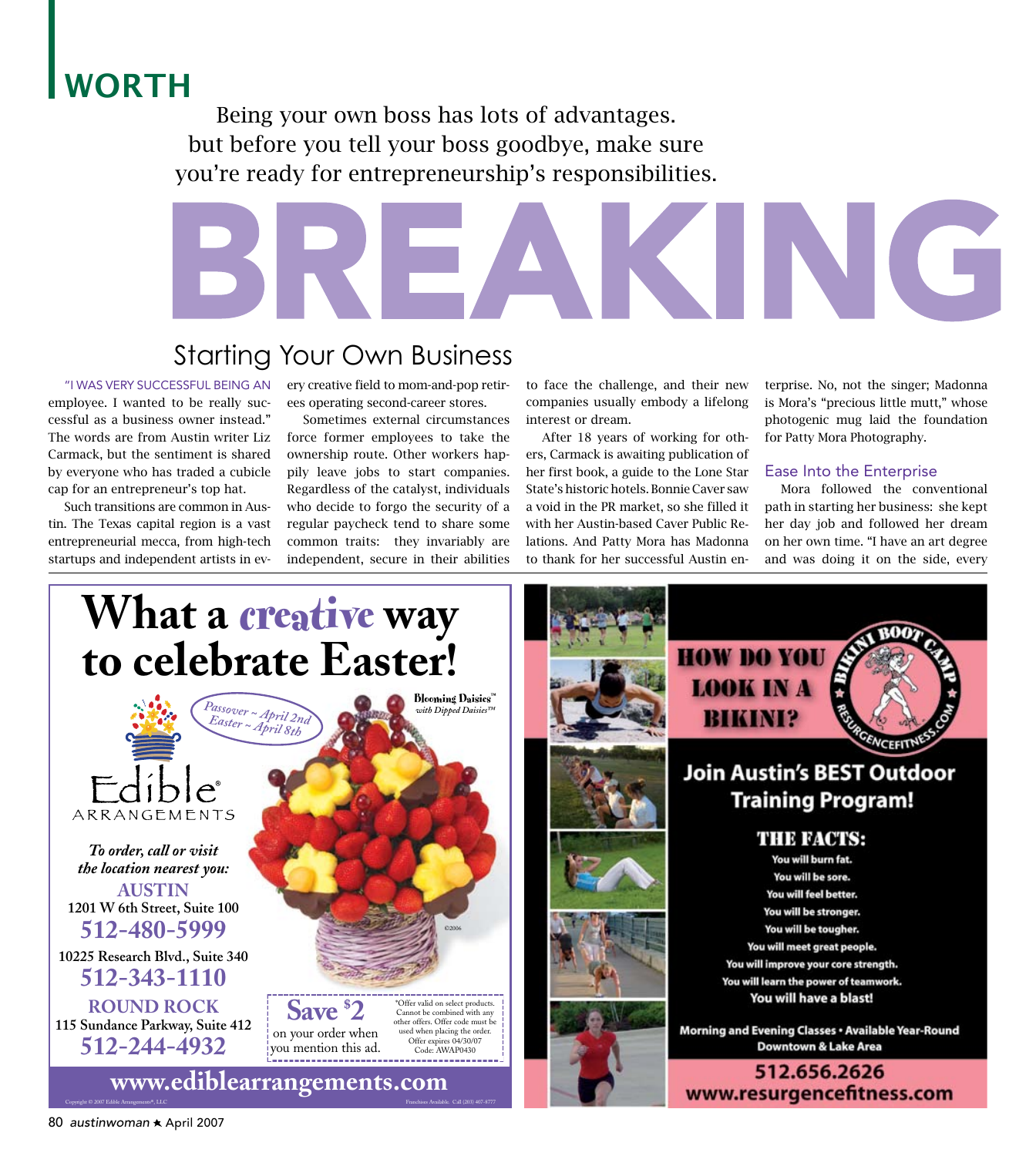Story by S. Kay Bell

Breaking Out *of the Cubicle*

Individuals who decide to

companies usually embody a life-long interest or dream.

kind of art – painting, drawing…" said Mora, "but photography was always pretty consistent."

 What is unusual in Mora's case, though, is that her full-time job was not related to her eventual business. "I was working in a very conserva tive engineering office, doing my art on the side," said Mora. "I realized it would have taken 10 more years to get any retirement out of my job, so I decided to at least try to do what I love. Luckily, I was able to go parttime at work and get my business set up before taking it full-time five years ago."

 Carmack was writing, but for a state agency's official publications, forgo the security of when she started "wondering what I was going to do the rest of my life." The answer? "Get out of that cubicle and do something I really liked," she said. By then, she had begun her book, and she initially tried keeping her office job, relegating book research to a regular paycheck tend to share some common traits: they invariably are independent, secure in their abilities to face the challenge, and their new

the weekends. Soon, however, she took an entrepreneurial leap of faith and set to work on the book fulltime. As that project wound down, she moved on to other projects.

 Similarly, Caver dove fully into her own business rather than ease into it while still employed. She had been doing PR as a corporate employee,

but decided in September 2004 that it was time to make her decade-old dream a reality. "It's something I wanted to do for some time," said Caver. But because she came from a corporate background rather than a PR firm, she didn't have a client base to take with her. "I built it from the bottom up, hung out my shingle with no clients," said Caver.

#### Spell Out Your Goals

 While Caver's move was a daring one, she didn't make it unadvisedly. She had a wide range of corporate and

> PR experience, and she prepared carefully for the transition. "I took off the summer and spent it with my kids. They played, and I wrote a business plan," Caver said.

> > Such preparation is one of the first pieces of advice of fered by business consultants. Caver agreed. "A business plan is something a lot of entrepreneurs think they don't need because they're not going after fund -

ing," she said, "but I'm a strategic PR person, so without a plan, where do you go? I ask my clients for their busi ness plans, for their goals for the year. If they don't have one, if they don't have strategic goals, I make them set them. A business plan, a direction, is so important."

*See BREAKING OUT OF THE CUBICLE on page 82*

# We do taxes... and a whole lot more!

# **NCIAL SOLUTIONS**

Build a solid plan of action and sound financial strategy using an innovative, new approach with business and enterprise architect, Nancy J. Williamson, CPA.

> and schedule a tax or business building strategy conference today!

Call 512.782.8181

Business & Enterprise Architect www.Access2Financial.com



Nancy J. Williamson, CPA



A Mother - Daughter team offering insurance with integrity for businesses & individuals.

512-327-3456 www.acbenefits.com



#### **WHAT CAN OUR RESOURCES** DO FOR YOU?

We know you want knowledgeable service, fair pricing, and a smooth application process. That's why we annually investigate the carriers we represent. That's why we have an online quoting and application system. And, that's why we are an independent agency, not locked into a single carrier. What can our resources do for you?

Take advantage of a complimentary consultation by calling 512-327-3456 today or go online for a free comparison quote at www.acbenefits.com.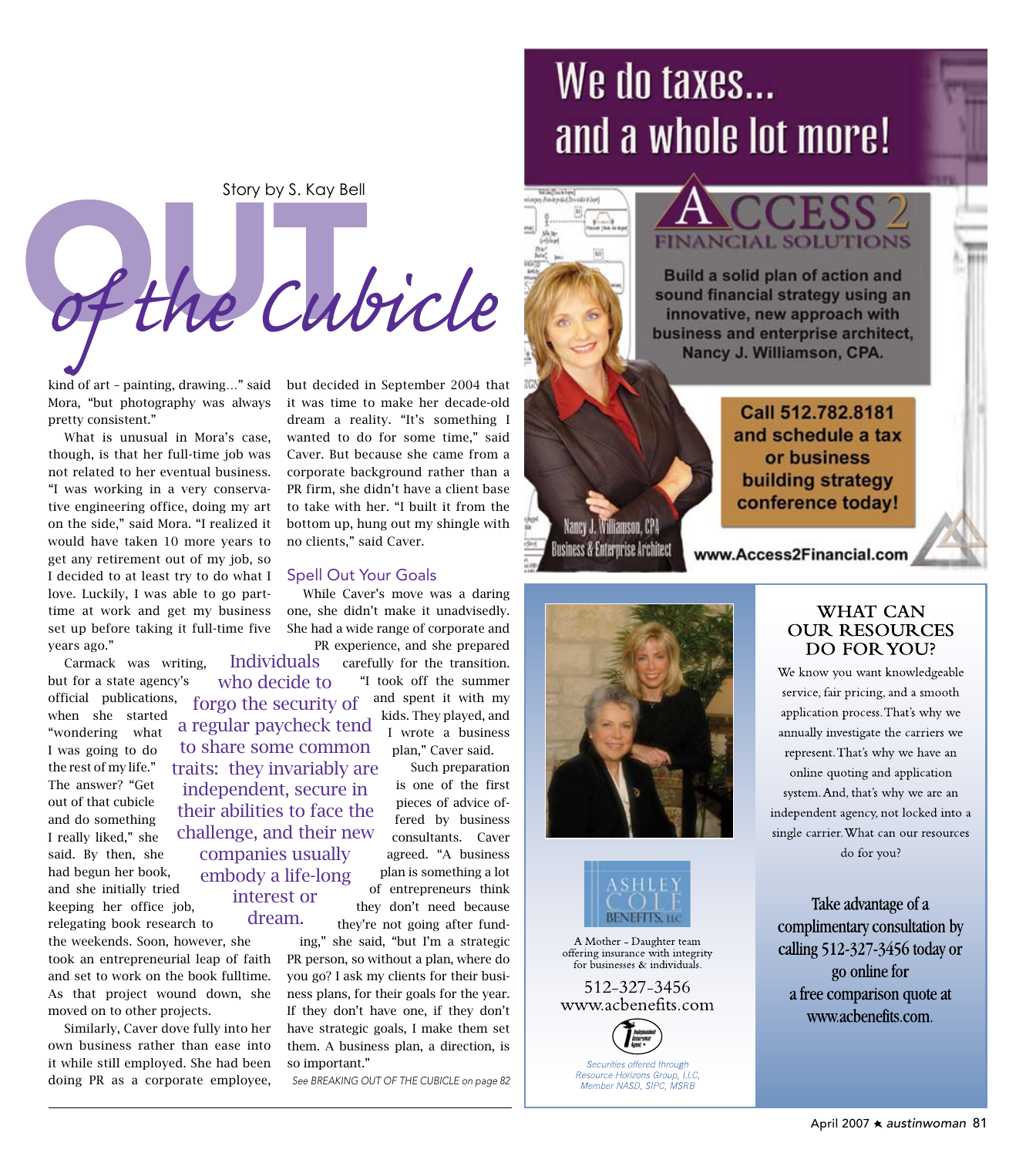*austinwoman Magazine* has established an Affiliate Alliance with eWomenNetwork, and we invite you to join us at

### *An Exclusive Businesswomen's*  Accelerated Networking™ Workshop

#### **Wednesday, April 25, 2007**

9:00 AM — Informal Networking 9:30 AM - 1:00 PM — Business Magnet Workshop

Speaker: **Saralyn Collins** CPC, CPMC, CET, FCPC

Saralyn is the International Director of Training and Development for eWomenNetwork, one of the largest women's business networks in North America and the 2005 Managing Director of the Year. She has more then 25 years of sales leadership and development experience and is a sought after certified Professional Consultant, Executive Trainer and Business Coach. She is responsible for the growth and development of eWomenNetwork chapters throughout North America.

#### **Westwood Country Club Austin** 3808 W. 35th Austin, TX 78703

Prior to April 21, **\$55.00** (**\$45.00** for eWN Members) Late registration, beginning April 21, **\$65.00** each for all registrants

Contact **Monica Benoit-Beatty**, Managing Director, **512-689-3464** *MonicaBB@eWomenNetwork.com*





*BREAKING OUT OF THE CUBICLE on page 81*

 Caver reassesses her business plan every year to determine how many goals she's met and what areas need to be reevaluated as her company grows.

 She also urged owners to create an annual budget. "Sometimes it's hard, especially in the start-up phase," said Caver, "but try to have at least loose guidelines as to what you can do, what you want to do, what you can't do."

#### Facing Financial Realities

 Caver's advice seems obvious, but many entrepreneurs are unprepared for the fiscal realities they'll face. The U.S. Small Business Administration says that while 66% of companies will survive for two years, less than half of them will make it to the four-year mark. The most common reason for failure: lack of money, both undercapitalization to start and inability to bring in income once operational.

## *Out and About with Austin Businesses*

"If I did anything right when I started my business, I went to Freelance Austin," said Bonnie Caver, owner of Caver Public Relations. She joined the group, which offers guidance and support to Austin's freelance communicators, not to get business, but to meet professionals whose talents Caver knew she would one day utilize in her company.

 "Last year, that relationship saved my business," said Caver. "When I needed to scale, I could – with some of the best talent in town."

 While there are no statistics to confirm it, Austin certainly is anecdotally one of the hottest business meeting markets. Every weekday, area professionals have a wide variety of association get-togethers from which to choose, where they can connect with colleagues, customers and potential new clients.

Here are a few networking resources that entrepreneurs might find useful:

#### Alumni Associations

Local branches meet regularly to share school spirit and local business tips. Check with your university for chapter locations.

#### eWomenNetwork

www.ewomennetwork.com Check the website for information on Austin meetings.

#### Greater Austin Chamber of Commerce

www.austin-chamber.org 512.478.9383

Surrounding communities also often have their own chambers. Check your local phone book or conduct an Internet search.

Greater Austin Hispanic Chamber of Commerce www.hispanicaustin.com

512.476.7502

#### Professional Associations

These groups offer a way to stay in touch with colleagues and learn about the best practices to improve your business. Search the internet for national associations, where you should find links to Austin chapters.

#### Network in Austin

www.networkinaustin.com 512.314.9100 Check the site's events calendar for myriad meeting dates and times.

#### SCORE Austin

www.scoreaustin.org 512.928.2425 The local office of the national volunteer business counselors group offers oneon-one advice as well as workshops. In addition to the Austin branch, SCORE has offices in Round Rock and San Marcos.



Monica Benoit- Beatty **Managing Director**